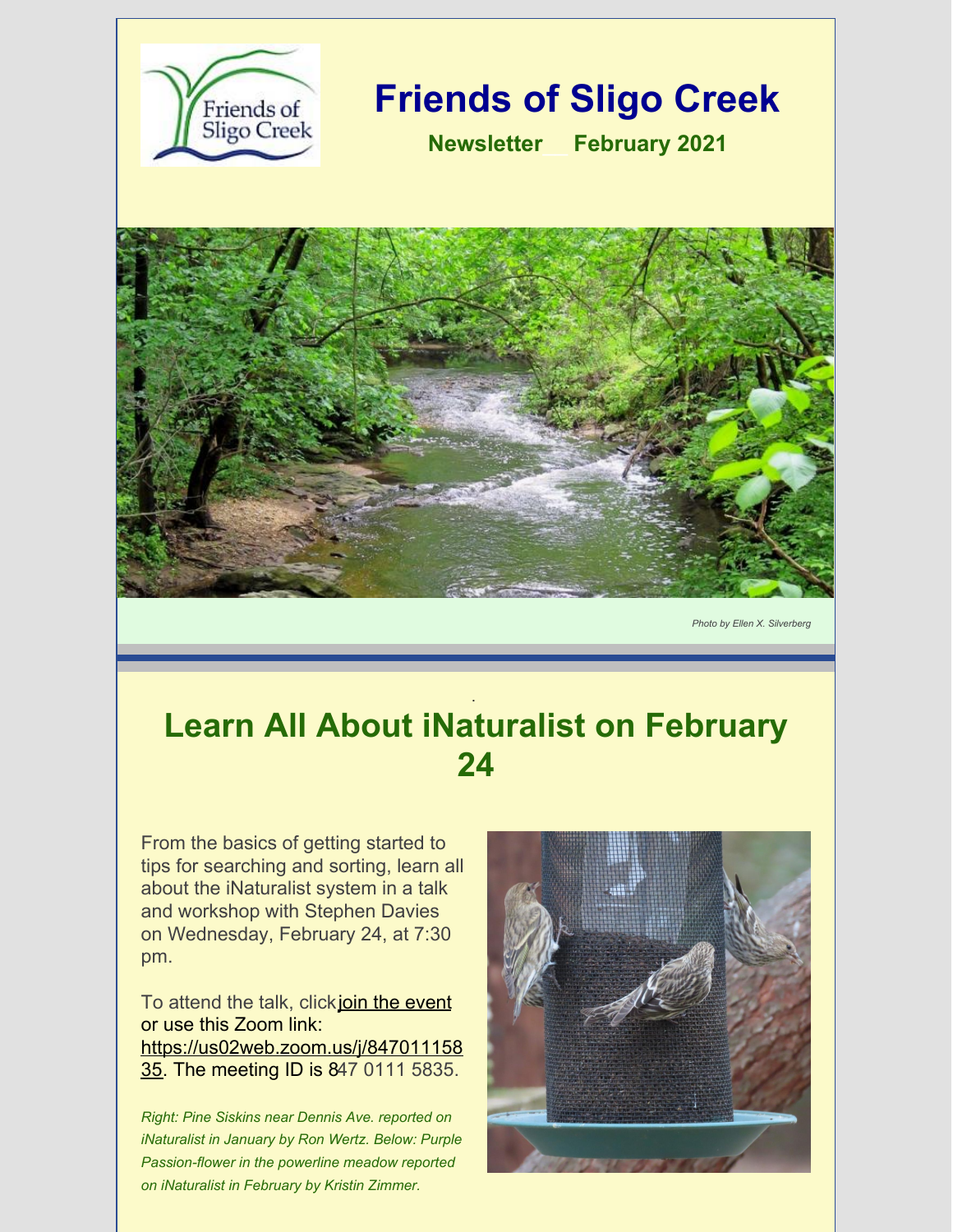

The iNaturalist app allows you to upload your nature photos, obtain tentative and confirmed IDs, mark the locations where you saw things, and share your observations with others interested in following plants and animals of the Sligo Creek watershed.

In addition, you can follow sightings across the entire watershed as spring and summer progress by selecting the Sligo "project" and saving it on your menu. Or you can keep track of what's been seen specifically at the Wheaton Branch stormwater ponds or the powerline meadow by selecting and saving these "projects." Stephen will explain how to do all this.

Since the Sligo watershed "project" was launched on iNaturalist in 2019, we've collected contributions from

878 observers reporting 2,323 species (native and non-native), among them 900 species of insects, 873 species of plants, 210 species of mushrooms, and 165 species of birds, as well as spiders, amphibians, reptiles, and mammals.

Stephen has logged more observations than anyone else in Sligo, with 3,867 postings on 555 species, with a focus on the birds of the Wheaton Branch stormwater ponds.

He will be our guide to all of the ins and outs of iNaturalist, the differences between using it on your phone and laptop, tips to getting photos that will most likely lead to an accurate ID, and techniques for navigating the entire system.

For more information, email [naturalhistory@fosc.org](mailto:naturalhistory@fosc.org).

## **Need to Reach Us?**

President (Mike Smith): **[president@fosc.org](mailto:president@fosc.org)**

Invasive Plants (Jim Anderson): **[invasives@fosc.org](mailto:invasives@fosc.org)**

Litter (Patton Stephens): **[litter@fosc.org](mailto:litter@fosc.org)**

Advocacy (Kit Gage): **[advocacy@fosc.org](mailto:advocacy@fosc.org)**

Natural History (Bruce Sidwell): **[naturalhistory@fosc.org](mailto:naturalhistory@fosc.org)**

Stormwater (Elaine Lamirande): **[stormwater@fosc.org](mailto:stormwater@fosc.org)**